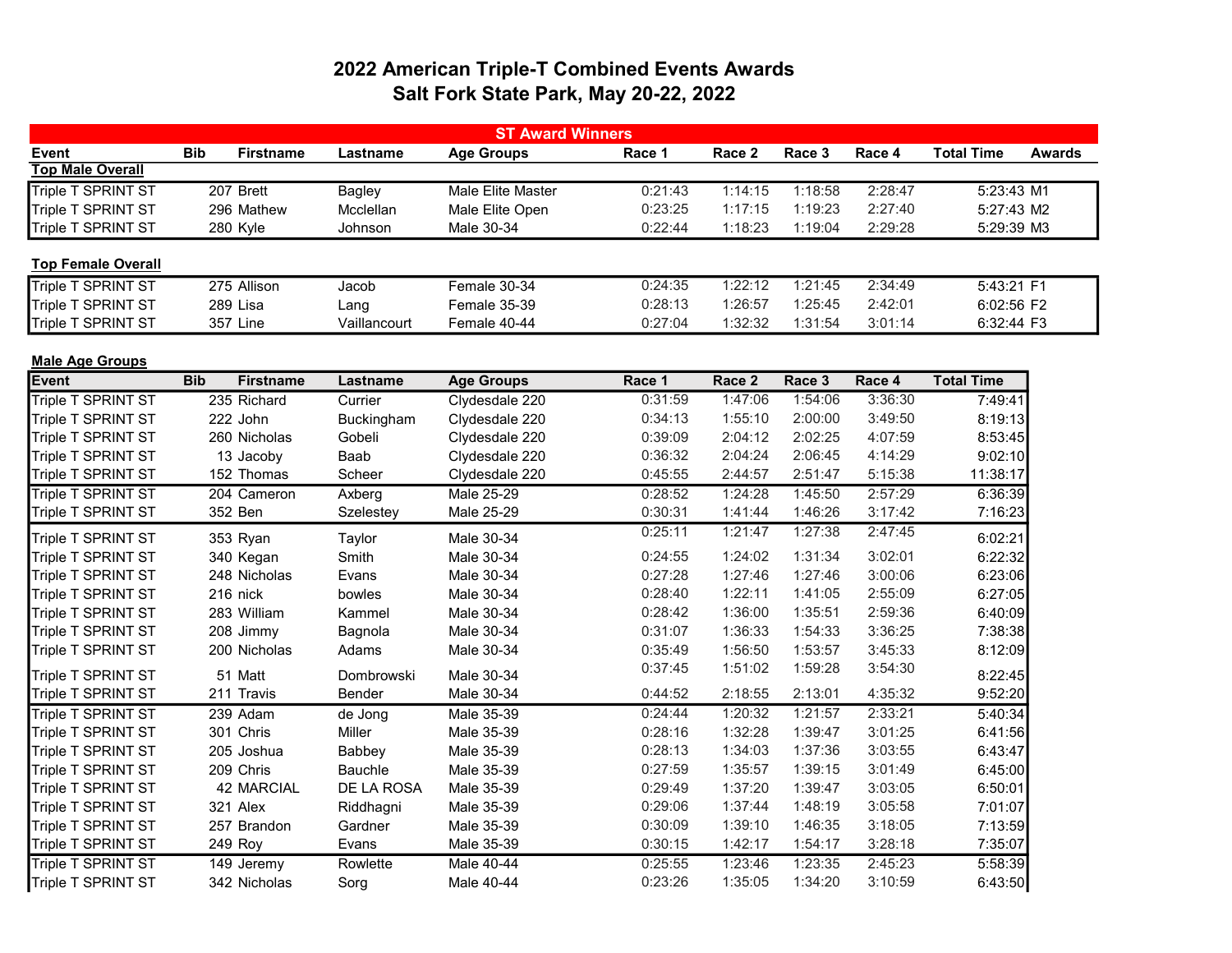| Triple T SPRINT ST | 286 Raymond     | Kohnen        | Male 40-44 | 0:28:11 | 1:35:08 | 1:42:53 | 3:05:43 | 6:51:55 |
|--------------------|-----------------|---------------|------------|---------|---------|---------|---------|---------|
| Triple T SPRINT ST | 202 Javier      | Angulo        | Male 40-44 | 0:28:16 | 1:34:33 | 1:38:27 | 3:12:51 | 6:54:07 |
| Triple T SPRINT ST | 250 Lawrence    | Faulkerson jr | Male 40-44 | 0:36:49 | 2:02:30 | 2:10:42 | 3:55:45 | 8:45:46 |
| Triple T SPRINT ST | 363 Andrew      | Westnedge     | Male 45-49 | 0:27:51 | 1:32:57 | 1:32:05 | 2:56:38 | 6:29:31 |
| Triple T SPRINT ST | 234 Mark        | Cripe         | Male 45-49 | 0:25:54 | 1:30:11 | 1:34:43 | 2:59:29 | 6:30:17 |
| Triple T SPRINT ST | 287 Rob         | kolodziejczak | Male 45-49 | 0:28:05 | 1:35:15 | 1:35:46 | 3:04:01 | 6:43:07 |
| Triple T SPRINT ST | 302 Devin       | Miller        | Male 45-49 | 0:28:51 | 1:36:54 | 1:37:24 | 3:10:25 | 6:53:34 |
| Triple T SPRINT ST | 308 Jason       | Nightingale   | Male 45-49 | 0:29:33 | 1:37:34 | 1:47:46 | 3:23:20 | 7:18:13 |
| Triple T SPRINT ST | 252 Jonathan    | Fennick       | Male 45-49 | 0:30:17 | 1:37:01 | 1:40:29 | 3:31:11 | 7:18:58 |
| Triple T SPRINT ST | 350 Robert      | Sutton        | Male 45-49 | 0:30:16 | 1:41:41 | 1:45:53 | 3:32:03 | 7:29:53 |
| Triple T SPRINT ST | 105 Michael     | Lawrence      | Male 45-49 | 0:32:11 | 1:53:13 | 1:56:53 | 3:33:08 | 7:55:25 |
| Triple T SPRINT ST | 339 Christopher | Smith         | Male 45-49 | 0:33:50 | 2:02:03 | 2:16:15 | 4:19:51 | 9:11:59 |
| Triple T SPRINT ST | 245 Scott       | Duprex        | Male 50-54 | 0:24:51 | 1:23:18 | 1:27:22 | 2:47:06 | 6:02:37 |
| Triple T SPRINT ST | 96 James        | Joseph        | Male 50-54 | 0:25:32 | 1:25:40 | 1:30:58 | 2:44:07 | 6:06:17 |
| Triple T SPRINT ST | 268 Dean        | Hewson        | Male 50-54 | 0:25:23 | 1:28:30 | 1:38:20 | 3:13:22 | 6:45:35 |
| Triple T SPRINT ST | 336 Scott       | Shaw          | Male 50-54 | 0:27:48 | 1:35:41 | 1:38:04 | 3:06:26 | 6:47:59 |
| Triple T SPRINT ST | <b>210 KEN</b>  | Beech         | Male 50-54 | 0:29:04 | 1:35:00 | 1:36:03 | 3:09:24 | 6:49:31 |
| Triple T SPRINT ST | 317 Gandy       | Pierre-Louis  | Male 50-54 | 0:30:09 | 1:37:57 | 1:40:58 | 3:05:56 | 6:55:00 |
| Triple T SPRINT ST | 305 Stephen     | Muskopf       | Male 50-54 | 0:31:45 | 1:45:11 | 1:50:39 | 3:24:16 | 7:31:51 |
| Triple T SPRINT ST | 130 Lance       | Nelson        | Male 50-54 | 0:31:00 | 1:40:58 | 1:52:21 | 3:36:52 | 7:41:11 |
| Triple T SPRINT ST | 265 Andrew      | Hall          | Male 50-54 | 0:32:31 | 1:52:15 | 1:57:20 | 3:39:31 | 8:01:37 |
| Triple T SPRINT ST | 338 Sean        | Sloan         | Male 50-54 | 0:31:22 | 1:53:37 | 1:54:24 | 3:48:57 | 8:08:20 |
| Triple T SPRINT ST | 358 Chad        | Vavpetic      | Male 50-54 | 0:35:48 | 2:02:39 | 2:07:06 | 3:50:32 | 8:36:05 |
| Triple T SPRINT ST | 242 Pete        | Dotlich       | Male 50-54 | 0:33:41 | 2:06:08 | 2:16:01 | 4:20:47 | 9:16:37 |
| Triple T SPRINT ST | 124 Andy        | Mitrey        | Male 50-54 | 0:32:16 | 3:38:51 | 2:02:59 | 3:21:57 | 9:36:03 |
| Triple T SPRINT ST | 360 John        | Waack         | Male 50-54 | 0:37:21 | 2:13:19 | 2:29:41 | 4:34:06 | 9:54:27 |
| Triple T SPRINT ST | 312 Ken         | Parks         | Male 55-59 | 0:26:17 | 1:27:13 | 1:29:43 | 2:45:06 | 6:08:19 |
| Triple T SPRINT ST | 259 Eric        | Gibb          | Male 55-59 | 0:24:53 | 1:25:53 | 1:27:04 | 2:53:25 | 6:11:15 |
| Triple T SPRINT ST | 218 Mark        | <b>Brandt</b> | Male 55-59 | 0:27:36 | 1:29:12 | 1:30:09 | 2:49:13 | 6:16:10 |
| Triple T SPRINT ST | 362 Mark        | Weiss         | Male 55-59 | 0:29:14 | 1:35:59 | 1:40:59 | 3:14:12 | 7:00:24 |
| Triple T SPRINT ST | 328 Joe         | Schitter      | Male 55-59 | 0:29:22 | 1:43:54 | 1:48:14 | 3:23:24 | 7:24:54 |
| Triple T SPRINT ST | 343 Stacy       | Sowers        | Male 55-59 | 0:29:01 | 1:38:59 | 1:44:21 | 3:39:13 | 7:31:34 |
| Triple T SPRINT ST | 324 Dan         | Rodenbach     | Male 55-59 | 0:33:35 | 1:54:46 | 2:00:50 | 3:57:34 | 8:26:45 |
| Triple T SPRINT ST | 365 Scott       | Workman       | Male 55-59 | 0:30:43 | 1:51:40 | 2:14:03 | 4:14:19 | 8:50:45 |
| Triple T SPRINT ST | 292 Tom         | Lopez         | Male 55-59 | 0:35:37 | 2:01:44 | 2:14:16 | 4:05:50 | 8:57:27 |
| Triple T SPRINT ST | 183 Thomas      | Wideman       | Male 55-59 | 0:36:17 | 2:06:19 | 2:15:05 | 4:21:49 | 9:19:30 |
| Triple T SPRINT ST | 274 Christopher | Ivary         | Male 55-59 | 0:37:25 | 2:12:44 | 2:22:07 | 4:33:47 | 9:46:03 |
| Triple T SPRINT ST | 203 Brad        | Applegate     | Male 60-64 | 0:28:03 | 1:37:27 | 1:49:07 | 3:21:42 | 7:16:19 |
| Triple T SPRINT ST | 251 Mark        | Faust         | Male 60-64 | 0:35:19 | 2:06:34 | 2:07:23 | 4:09:40 | 8:58:56 |
| Triple T SPRINT ST | 293 David       | Marks         | Male 60-64 | 0:36:26 | 2:05:40 | 2:16:30 | 4:19:12 | 9:17:48 |
| Triple T SPRINT ST | 303 Ben         | Miralia       | Male 60-64 | 0:41:06 | 2:10:51 | 2:28:00 | 4:19:32 | 9:39:29 |
| Triple T SPRINT ST | 238 John        | Daley         | Male 65-69 | 0:28:16 | 1:31:32 | 1:40:10 | 3:07:56 | 6:47:54 |
| Triple T SPRINT ST | 267 Max A       | Henry         | Male 65-69 | 0:32:23 | 1:46:40 | 1:45:23 | 3:27:59 | 7:32:25 |
| Triple T SPRINT ST | 285 Jimmy       | Klingenberger | Male 65-69 | 0:37:05 | 1:58:54 | 2:08:29 | 3:50:39 | 8:35:07 |